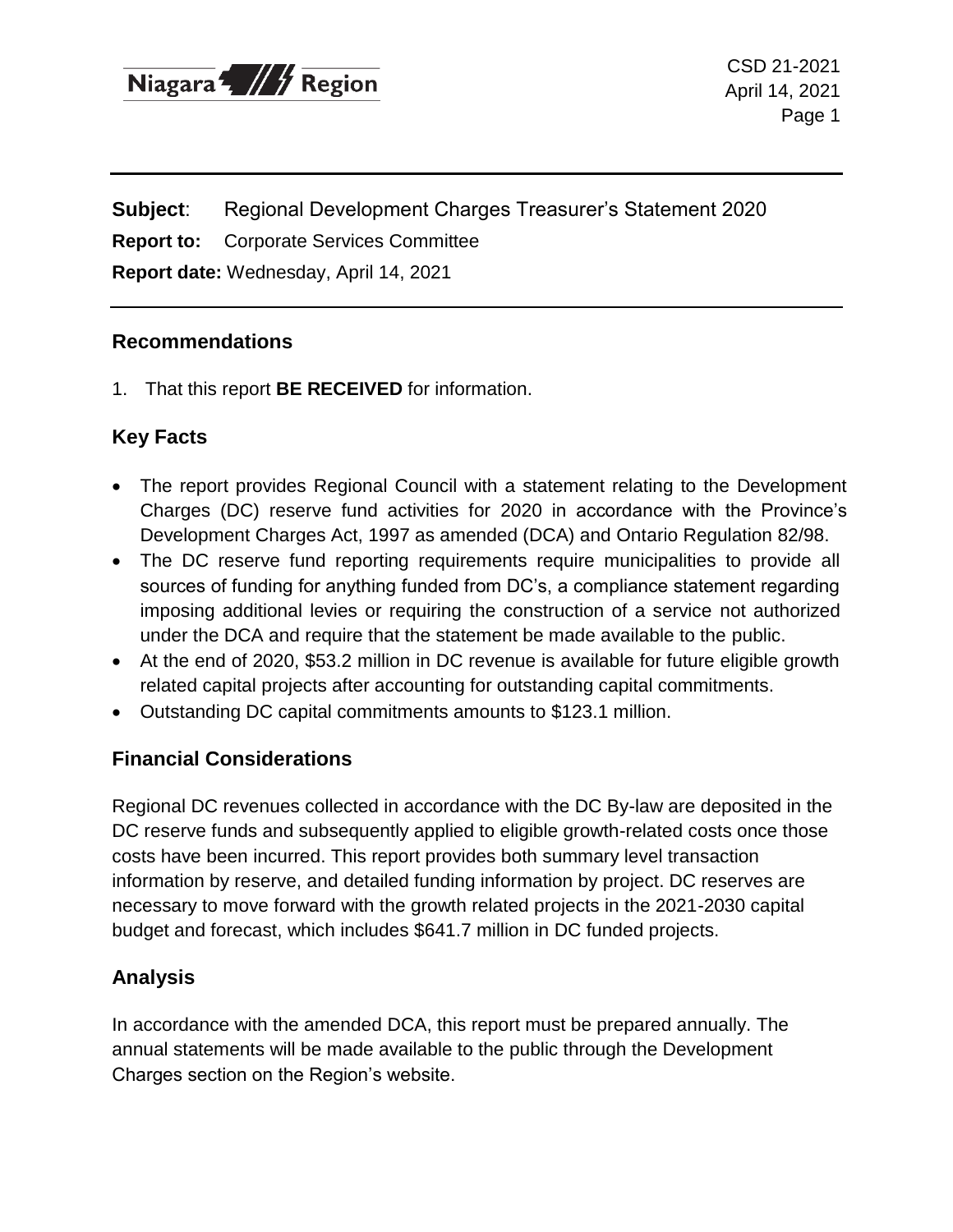Appendix 1 to Report CSD 21-2021 shows the breakdown of the reserve fund activity from January 1, 2020 to December 31, 2020. During this period, the total DC reserve balances (before accounting for outstanding commitments) increased \$13.2 million, from \$163.1 million to \$176.3 million. After accounting for outstanding commitments to capital projects the net available balance equaled \$53.2 million at year-end 2020. This total will be applied to eligible growth-related capital projects in 2021 and throughout the rest of the forecast period.

\_\_\_\_\_\_\_\_\_\_\_\_\_\_\_\_\_\_\_\_\_\_\_\_\_\_\_\_\_\_\_\_\_\_\_\_\_\_\_\_\_\_\_\_\_\_\_\_\_\_\_\_\_\_\_\_\_\_\_\_\_\_\_\_\_\_\_\_\_\_

| <b>DC Service Category</b>     | <b>Balance at</b><br>December 31,<br>2020 | <b>Capital</b><br><b>Commitments</b> | <b>Available</b><br><b>Balance at</b><br>December 31,<br>2020 |
|--------------------------------|-------------------------------------------|--------------------------------------|---------------------------------------------------------------|
| <b>General Government</b>      | \$1,617,048                               | \$0                                  | \$1,617,048                                                   |
| <b>Police Services</b>         | 3,964,146                                 | (21, 829)                            | 3,942,317                                                     |
| Services Related to a Highway  | 62,892,873                                | (51, 593, 641)                       | 11,299,232                                                    |
| Wastewater                     | 59,724,028                                | (18,740,026)                         | 40,984,002                                                    |
| Water                          | 32,171,699                                | (16, 731, 016)                       | 15,440,683                                                    |
| <b>EMS</b>                     | 1,812,895                                 | (982,150)                            | 830,745                                                       |
| Long Term Care                 | 7,795,607                                 | (23, 469, 060)                       | (15, 673, 453)                                                |
| <b>Provincial Offenses Act</b> | (9,655)                                   | O                                    | (9,655)                                                       |
| Health                         | 1,147,698                                 | 0                                    | 1,147,698                                                     |
| Social Housing                 | 2,376,584                                 | (11, 287, 044)                       | (8,910,460)                                                   |
| <b>Waste Diversion</b>         | 2,803,638                                 | (262, 613)                           | 2,541,025                                                     |
| <b>Total</b>                   | \$176,296,561                             | \$(123,087,379)                      | \$53,209,182                                                  |

The \$53.2 million after commitments related to each of the DC service categories as follows:

The negative balances noted above represents year-end balances after capital commitments for individual reserves. Actual year-end balances are positive with exception of the provincial offenses act reserve. It is important to note that there are timing differences based on the rate of collection of DCs and when the project expenditures are committed in the annual capital budget. DCs will continue to be collected over the life of the by-law to match project expenditures and reserve balances are projected to be positive as identified below:

• The Courts Facility in Welland (Provincial Offenses Act category) is now complete and 2021 DC collections for this reserve are projected to be \$0.14 million by year-end.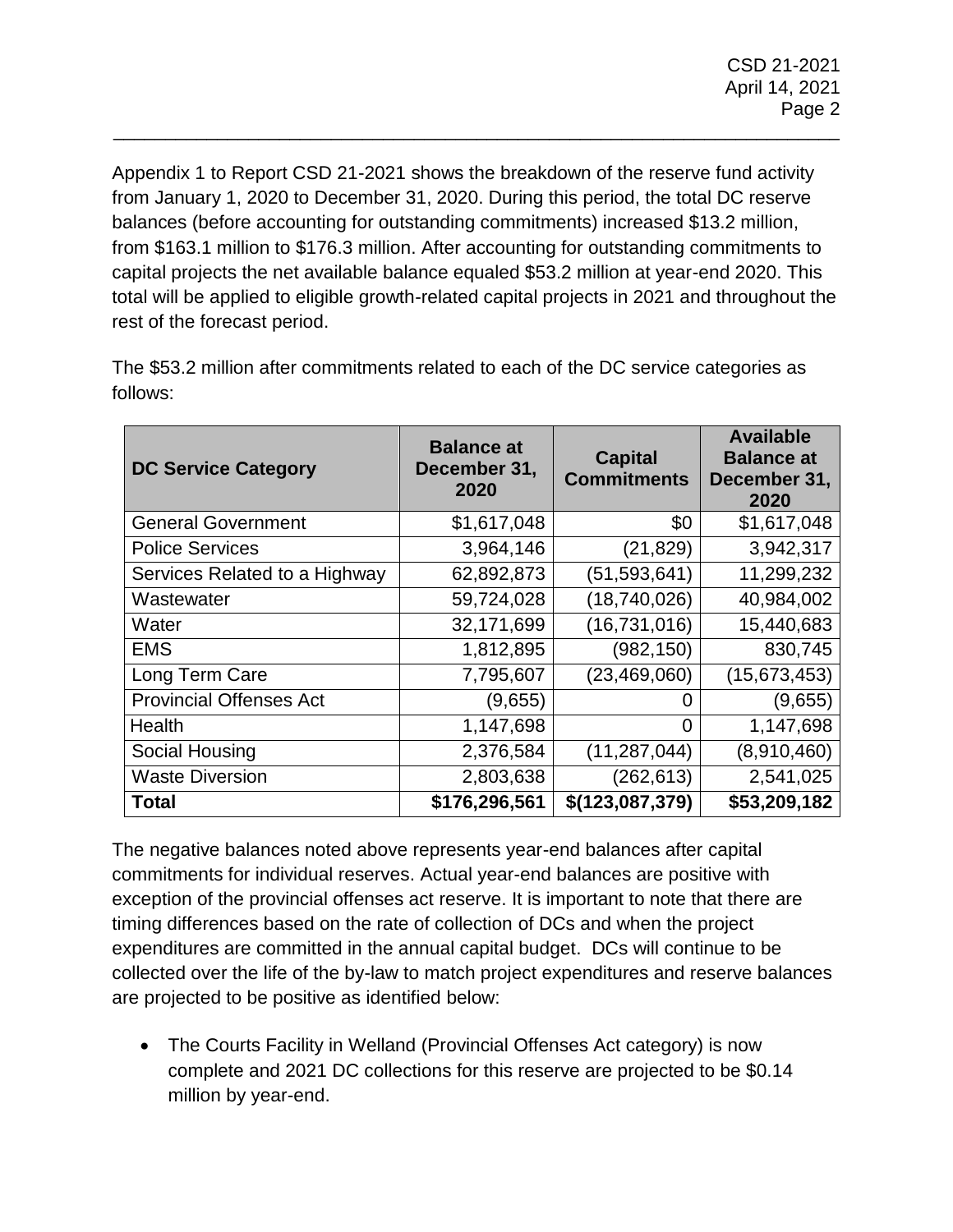Social housing reserves were positive at year-end before capital commitments. There are three capital projects. The NRH New Development project will be complete in 2021. The Multi-Residential Intensification project and Supportive Housing project in Niagara Falls are expected to be completed by 2022. The reserve is projected to be positive by 2023 based on projected annual collections of \$3.0 million.

\_\_\_\_\_\_\_\_\_\_\_\_\_\_\_\_\_\_\_\_\_\_\_\_\_\_\_\_\_\_\_\_\_\_\_\_\_\_\_\_\_\_\_\_\_\_\_\_\_\_\_\_\_\_\_\_\_\_\_\_\_\_\_\_\_\_\_\_\_\_

 Long-term care reserves were positive at year-end before capital commitments. There are two projects and they are expected to be complete by 2023 for the Fort Erie long-term care home project and by 2024 for the St. Catharines long-term care home project. The reserve is projected to be positive by 2025 based on projected annual collections of \$3.4 million.

Of the \$53.2 million uncommitted year-end balance, \$42.1 million was collected in 2020 and it is important to note, that included in that amount is \$1.9 million in tax supported funding to pay for the exemptions in the DC By-law. Additional details of the \$1.9 million in grants is discussed in greater detail in the 2020 Q4 Financial Update.

Furthermore, included within the DC reserve fund activity in Appendix 1 to Report CSD 21-2021 are transfers from the DC reserve totaling \$33.4 million to fund capital and operating projects. DCs are transferred to and recorded as project revenues as eligible costs are spent, matching funding with expenditures. Funding reviews occur quarterly with consideration of the expenditures incurred to date and respective funding sources. Regional DC's are collected by area municipalities at time of building permit issuance.

Appendix 2 to Report CSD 21-2021 identifies 152 active capital projects to which the \$31.0 million in DC funding was applied, along with a summary of the life-to-date expenditures and approved funding sources as of 2020 year-end. A total of \$97.8 million of DCs have been allocated to projects that were active during 2020 from approved DC funding of \$222.6 million at year-end. On average DC funded projects have spent 44% of their respective budgets.

Appendix 3 to Report CSD 21-2021 identifies 160 active operating projects to which \$2.4 million in DCs were applied, along with a summary of life-to-date expenditures and any other approved funding sources providing partial funding to the projects.

Appendix 4 to Report CSD 21-2021 provides supplemental information required as outlined in O.Reg 82/98, including a description of the DC service categories, outstanding prepayment agreements with developers, and a summary of any borrowing from the DC reserve funds. Similar to previous Treasurer Statements on DC reserve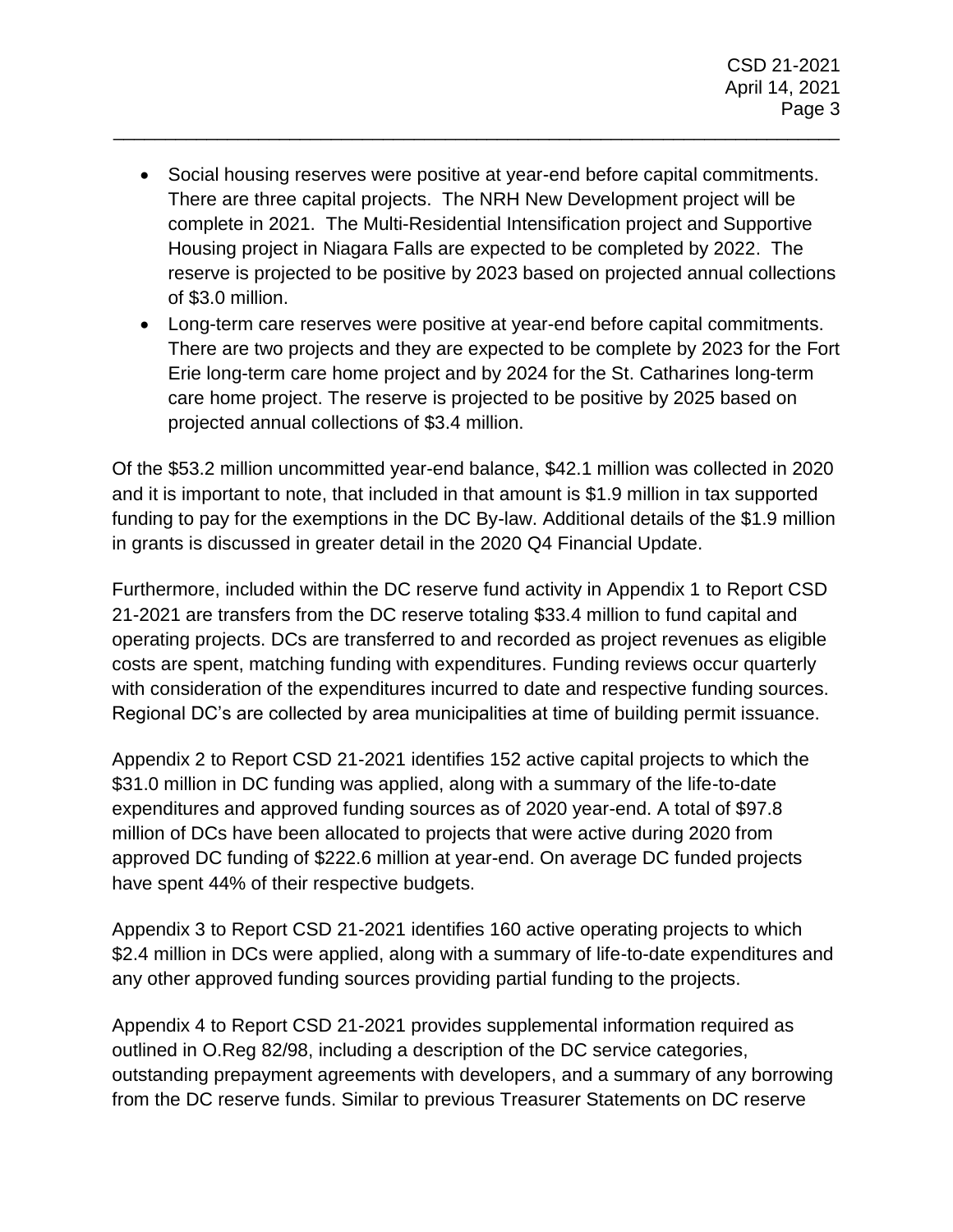funds, there are no credits recognized under section 17 or borrowing amounts to report. The Region is also required to make a statement regarding its compliance with Sections 59.1(1) & (2) of the amended DCA respecting imposing additional levies or requiring the construction of a service not authorized under the DCA. The Region does not impose additional levies or require construction of services not authorized under the DCA, therefore it is compliant with Sections 59.1(1) & (2).

\_\_\_\_\_\_\_\_\_\_\_\_\_\_\_\_\_\_\_\_\_\_\_\_\_\_\_\_\_\_\_\_\_\_\_\_\_\_\_\_\_\_\_\_\_\_\_\_\_\_\_\_\_\_\_\_\_\_\_\_\_\_\_\_\_\_\_\_\_\_

# **Alternatives Reviewed**

Alternatives are not applicable as this report provides historic and legislatively required information. The Development Charges Act, 1997 as amended requires that this report be provided annually to Council and made available to the public

# **Relationship to Council Strategic Priorities**

Regional Development Charges are a major source of funding for growth projects in the capital budget. As such, Regional Development Charges assist in achieving the strategic priorities of a fiscally sustainable government.

## **Other Pertinent Reports**

None.

**Prepared by:**  Catherine Lam Revenue Analyst Corporate Services

\_\_\_\_\_\_\_\_\_\_\_\_\_\_\_\_\_\_\_\_\_\_\_\_\_\_\_\_\_\_\_ **Recommended by:**  Todd Harrison, CPA, CMA Commissioner/Treasurer Corporate Services

**Submitted by:**  Ron Tripp, P.Eng. Acting Chief Administrative Officer

\_\_\_\_\_\_\_\_\_\_\_\_\_\_\_\_\_\_\_\_\_\_\_\_\_\_\_\_\_\_\_\_

\_\_\_\_\_\_\_\_\_\_\_\_\_\_\_\_\_\_\_\_\_\_\_\_\_\_\_\_\_\_\_\_

*This report was prepared in consultation with Margaret Murphy, Associate Director, Budget Planning & Strategy and reviewed by Helen Chamberlain, Director, Financial Management & Planning/Deputy Treasurer.*